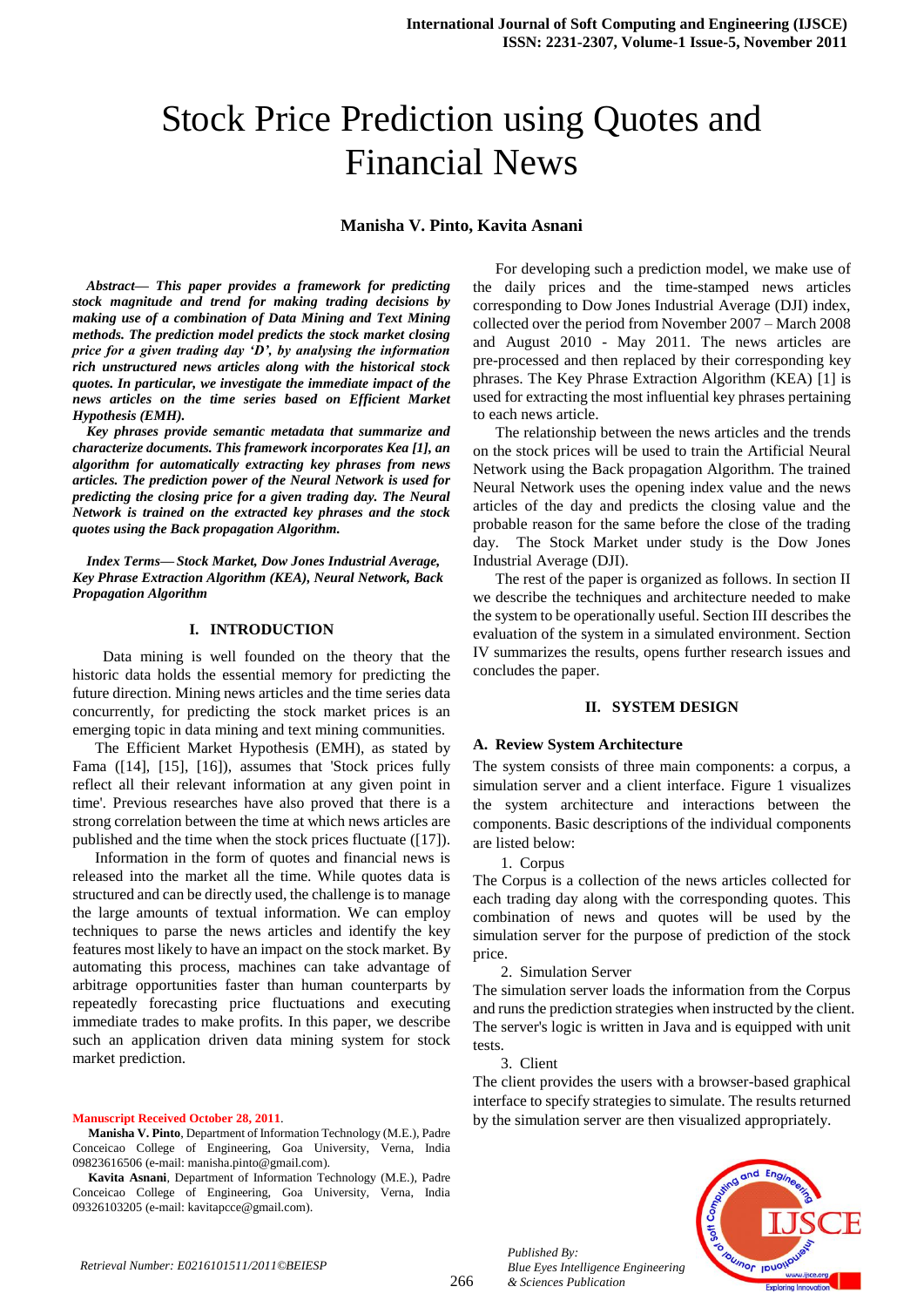

**Figure 1: System architecture**

# **B. Block Diagram**

The detailed block diagram of the proposed system is given in Figure 2.



**Figure 2 Detailed Block Diagram**

The system goes through the following six steps:-

1. DJI Stock Index (News Data) : The data pertaining to DJI index is collected at three consecutive time-intervals during the day,

- When the stock market begins
- Mid-day session
- Before the stock market closes
- 2. Pre-processing Module: Comprises of the following:

• Stop Word Removal: The stop word list contains the common words such as conjunctions, articles, particles, prepositions, pronouns, anomalous verbs, adjectives, and adverbs.

• Stemming: Stemming enables to obtain the grammatical root of a word thus allowing us to treat different variations of a word as the same. E.g. training, trained, train to be all reduced to the grammatical root 'train'.

• Key phrase Extraction: Generation of the candidate key phrases.

3.DJI Stock Index (Quotes Data): Download the DJI quotes data from [www.finance.yahoo.com](http://www.finance.yahoo.com/) for the specific time frame.

4.Text Representation (Feature Vectors): News articles are an unstructured form of data with enormous amount of useful information embedded in it. KEA [1], an algorithm for automatically extracting key phrases from text is used.

5.Numerical Representation (Stock Quotes): An attribute is normalised by scaling its values so that they fall within a small specified range, such as 0.0 and 1.0. Min-Max normalisation is used.

6.Prediction Module: This is the most important module which will take in the feature vectors pertaining to the news articles and the stock quotes. It will perform two functions:

 Predicted Value (News data + Quotes data): Will predict the closing value of the DJI index for that day.

 Reasoning (News data): Provides a reason for the prediction.

# **C. Creation of Global List of Key Phrases**

After all the news articles contained in the corpus have been pre-processed and the .key files (containing the key phrases) corresponding to each of the .txt files have been generated, a global list of key phrases is created. The attempt here is to obtain the top 20 most significant key phrases impacting the entire corpus. The following algorithm is used for the creation of the global list from which the top 20 key phrases are then obtained.

1. Unite the 5 key phrases from each news article to obtain a single global list. Each key phrase i has a weight, wi,j, in article j, which is an overall probability value provided by the KEA [1] model.

2.Let Wi be the overall weight of keyword i in the global corpus, where  $Wi = Summation (wi,j)$ .

3.Use Wi to re-rank the list in descending order to select the top 20 key phrases for the corpus.

# **D. Creation of Global List of Key Phrases**

The details of the Neural Network training module are specified in Figure 3.

The network configuration details are as follows:

1. Input layer:

*Published By:*

There is only one input layer. In our configuration the input layer has 25 neurons: 5 neurons for the stock quotes data and 20 neurons for the stock text data as follows:

• Neurons 1 to 5  $\rightarrow$  Normalised stock quotes values: Open, High, Low, Volume and Change (Adj. Close – Close).

• Neurons 6 to 25  $\rightarrow$  Boolean value i.e. Presence/Absence of the top 20 global key phrases in the key phrases extracted for the news articles corresponding to a given trading day.

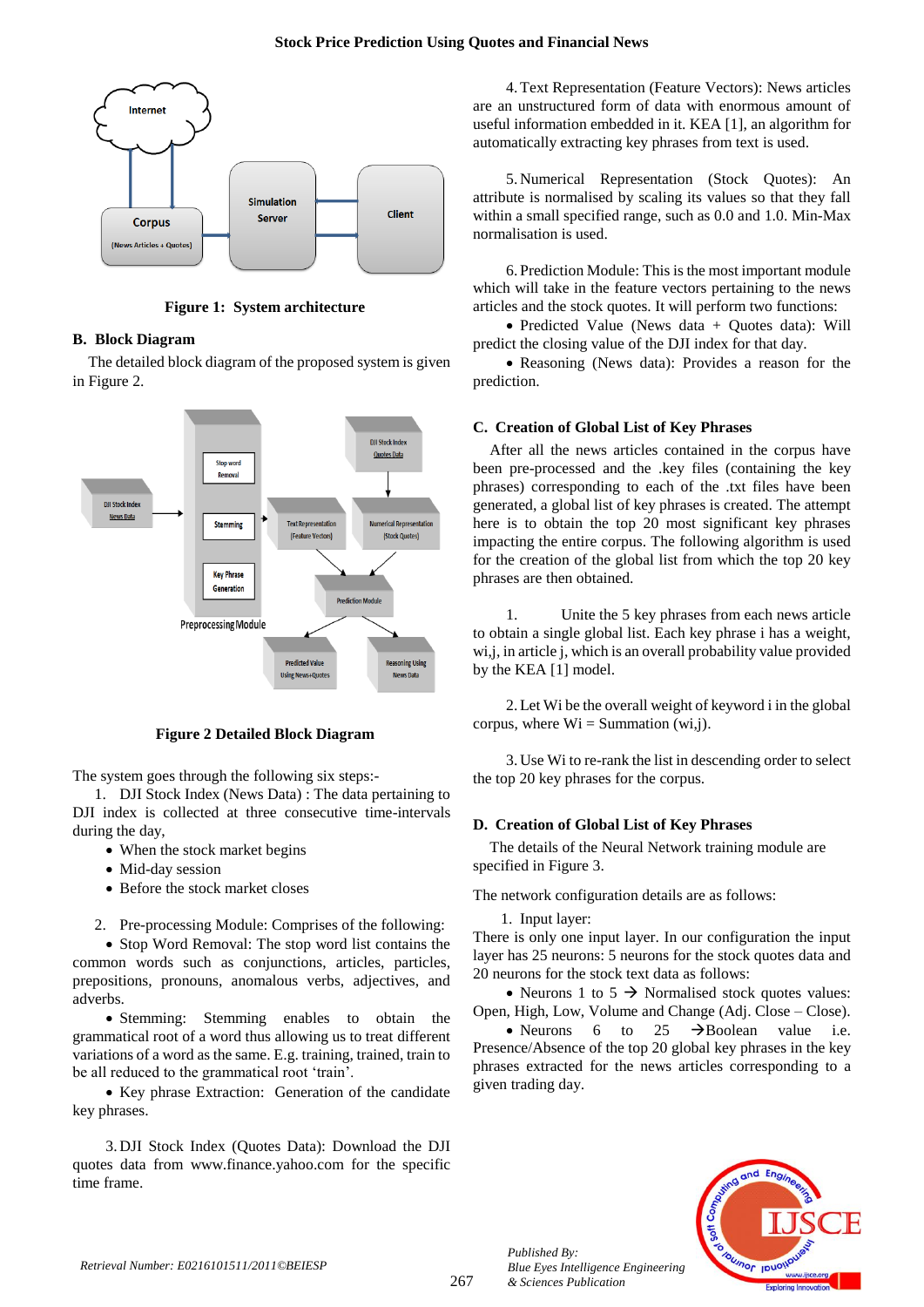



#### **Figure 3 Details of Neural Network Training Module**

#### 2. Hidden layer:

The network has only one hidden layer and this layer contains 30 neurons. Each of these neurons will pass on their output to the neurons in the output layer.

#### 3. Output layer:

There is only one output neuron which will contain the Closing index value as predicted by the neural network for a given trading day.

4. Learn Rate A learn rate of 0.2 has been used.

5. Terminating conditions

Training stops when either

A pre-specified number of epochs has expired, or

 The error calculated is below a pre-specified threshold.

## **E. Neural Network Prediction Module**

The prediction module comprises of the neural network trained using the back –propagation algorithm. Given a day's open index, day's high, day's low, volume traded and the adjusted close values (in normalised form) along with the stock news data, the predictor module will predict the closing index value for a given trading day. The above specified inputs correspond to the data that is observed after about two hours from the time the stock market opens. The predicted value is then de-normalised to obtain the actual close index value.

# **F. Reasoning Module**

This module is responsible for determining the probable reason behind the stock trend that has been predicted by the neural network. The input data comprises of the vectors that have been generated from the .key files obtained after applying KEA [1] to the news articles collected for each trading day. The vector generation is done using Vector Space Model.

The Vector Space Model calculates the cosine similarity between the news vectors. The similarity is calculated between the news vector corresponding to the prediction day and the previous news vectors. Prior to the similarity calculation, the change in index field is used to obtain a reduced subset of the vectors. For e.g., if the prediction day indicates a positive trend we restrict the application of the cosine similarity only to those trading days which also indicate a positive trend.

After calculating the cosine similarity, we take into consideration only the vector that has a high similarity to the prediction day vector. From the key phrase list of that vector we then obtain the top 4 key phrases. These 4 key phrases will be displayed as the reason for the stock trend.

## **III. SYSTEM PERFORMANCE**

The system was evaluated on stocks from US Dow Jones Industrial Average index on the financial stock data between the time frame of November 2007 – March 2008 and August 2010 - May 2011. The news data was collected from the financial web sites: http:/[/www.finance.yahoo.com,](http://www.finance.yahoo.com/) [http://reuters.com](http://reuters.com/) and [www.Marketwatch.com.](http://www.marketwatch.com/) As mentioned above, the news data was collected at three consecutive periods during each trading day. The stock quotes corresponding to each trading day were downloaded from [http://finance.yahoo.com.](http://finance.yahoo.com/)

The accuracy of the system is measured as the percentage of the predictions that were correctly determined by the system. For instance, if the system predicts an uptrend and the index indeed goes up, it is assumed to be correct, otherwise, if the index goes down or remains steady for an uptrend, it is assumed to be wrong.

From the test data collected over a period of 50+ trading days the following has been concluded:

(i) The Neural Network predictor module provided the correct trend signal for the DJI stock when the difference (Actual Close - Actual Open) lies outside the bound [-82, 50].

(ii) When the difference (Actual Close - Actual Open) lies within the bound [-82, 50], the trend signal for the DJI stock provided by the Neural Network predictor module is not very stable i.e. smaller the gap between the closing price and the opening price, the predictor found it difficult to predict the correct trend and magnitude.

(iii) Out of 51 trading days, the Neural Network Predictor module, correctly determined the trend for 38 trading days, thus giving an efficiency of 74.5%.

(iv) On an average, the price difference between the actual closing index and the predicted closing index for a given trading day was found to be in the range of [-35, 35].

(v) Classifying the magnitude difference (Actual Closing - Predicted Closing) into buckets of 10 units each e.g. [0-10), [10-20), [20-30)....,[90-100), the following was observed:



*Published By: Blue Eyes Intelligence Engineering & Sciences Publication*